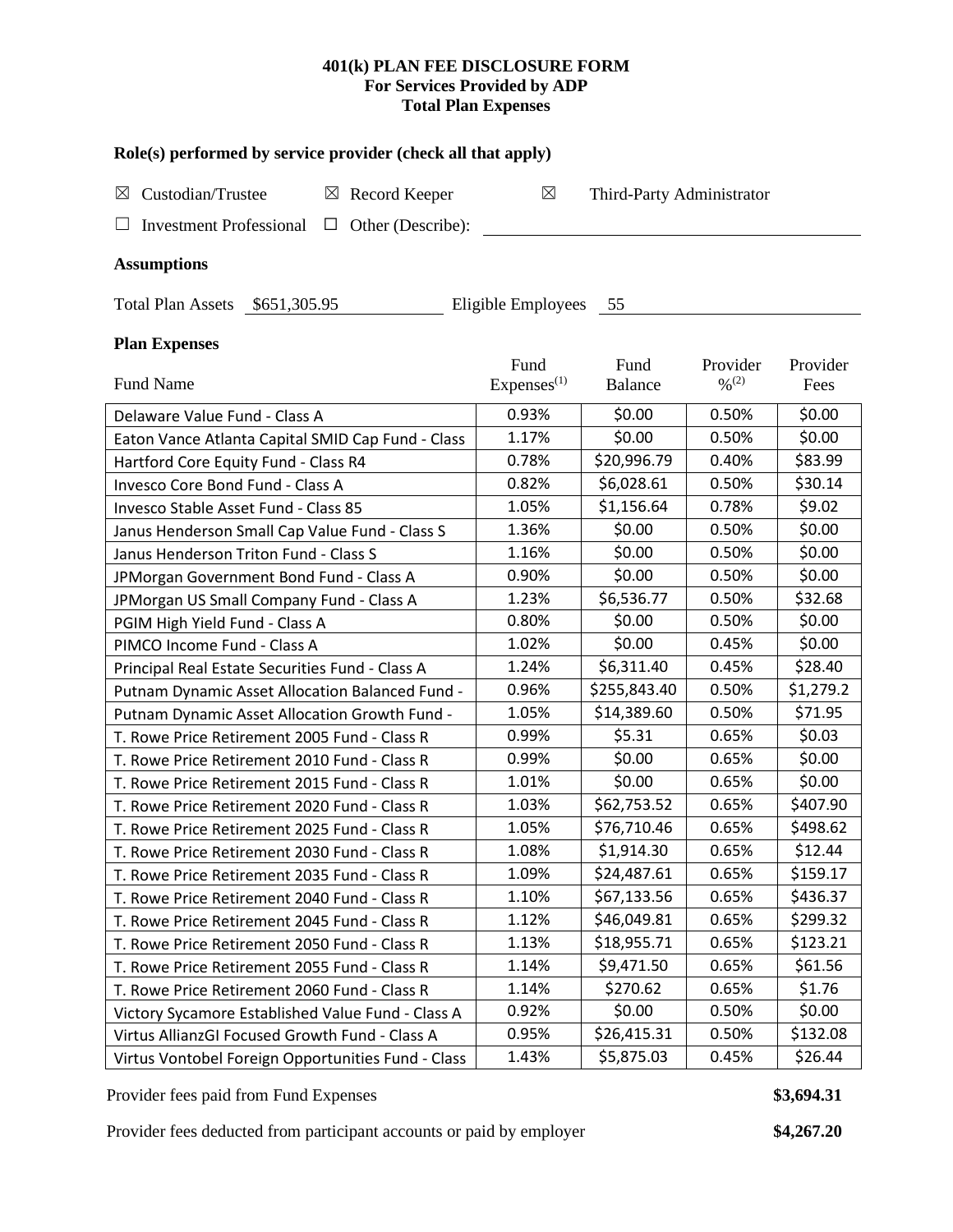## Total ("all-in") plan expenses **\$10,912.31**

(1) Fund Expenses include the fund's expense ratio plus any "wrap" fee charged by the provider. The expense ratio is determined through an annual calculation, where a fund's operating expenses are divided by the average dollar value of its assets under management. Fund Expenses lower investor returns.

(2) Provider % includes revenue sharing paid to the provider by the investment fund or wrap fees added by the provider. These expenses lower investor returns.